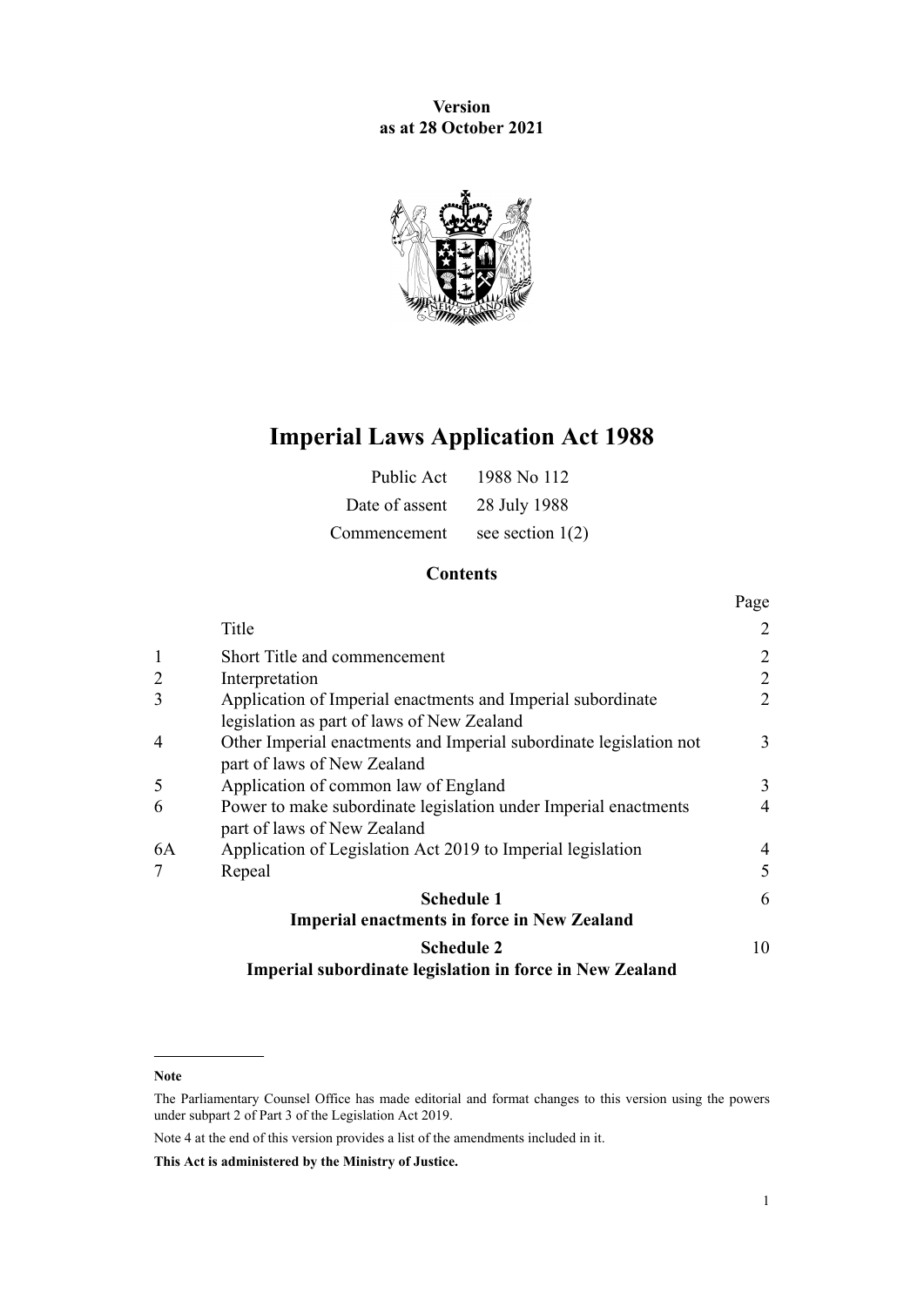### <span id="page-1-0"></span>**An Act to specify the extent to which Imperial enactments, Imperial subordinate legislation, and the common law of England are part of the laws of New Zealand**

#### **1 Short Title and commencement**

- (1) This Act may be cited as the Imperial Laws Application Act 1988.
- (2) This Act shall come into force on 1 January 1989.

### **2 Interpretation**

In this Act, unless the context otherwise requires,—

**Imperial enactment** means any Act of the Parliament of England, or of the Parliament of Great Britain, or of the Parliament of the United Kingdom; but does not include any Imperial subordinate legislation

**Imperial subordinate legislation** means any Order in Council, regulation, or other legislative instrument made under any Imperial enactment; and includes the Letters Patent listed in [Schedule 2.](#page-9-0)

### **3 Application of Imperial enactments and Imperial subordinate legislation as part of laws of New Zealand**

- (1) The Imperial enactments listed in [Schedule 1,](#page-5-0) and the Imperial subordinate legislation listed in [Schedule 2](#page-9-0), are hereby declared to be part of the laws of New Zealand.
- (2) After the commencement of this Act, every provision of the Imperial enactments and Imperial subordinate legislation referred to in subsection (1) shall have the same effect as part of the laws of New Zealand as it had immediately before the commencement of this Act.
- (3) Notwithstanding anything in subsection (2), it is hereby declared that the [Accession Declaration Act 1910](http://legislation.govt.nz/pdflink.aspx?id=DLM12649) (UK) came into force in New Zealand on 3 August 1910 (being the date on which it received the Royal assent).
- (4) *[Repealed]*
- (5) Subject to [section 6,](#page-3-0) the declaration, by subsection (1), that the Imperial subor‐ dinate legislation listed in [Schedule 2](#page-9-0) is part of the laws of New Zealand is without prejudice to any power to amend or revoke that Imperial subordinate legislation, or to declare that it shall cease to have effect as part of the laws of New Zealand.
- (6) Where—
	- (a) any Imperial subordinate legislation listed in [Schedule 2](#page-9-0) is revoked; or
	- (b) it is declared that any such Imperial subordinate legislation shall cease to have effect as part of the laws of New Zealand,—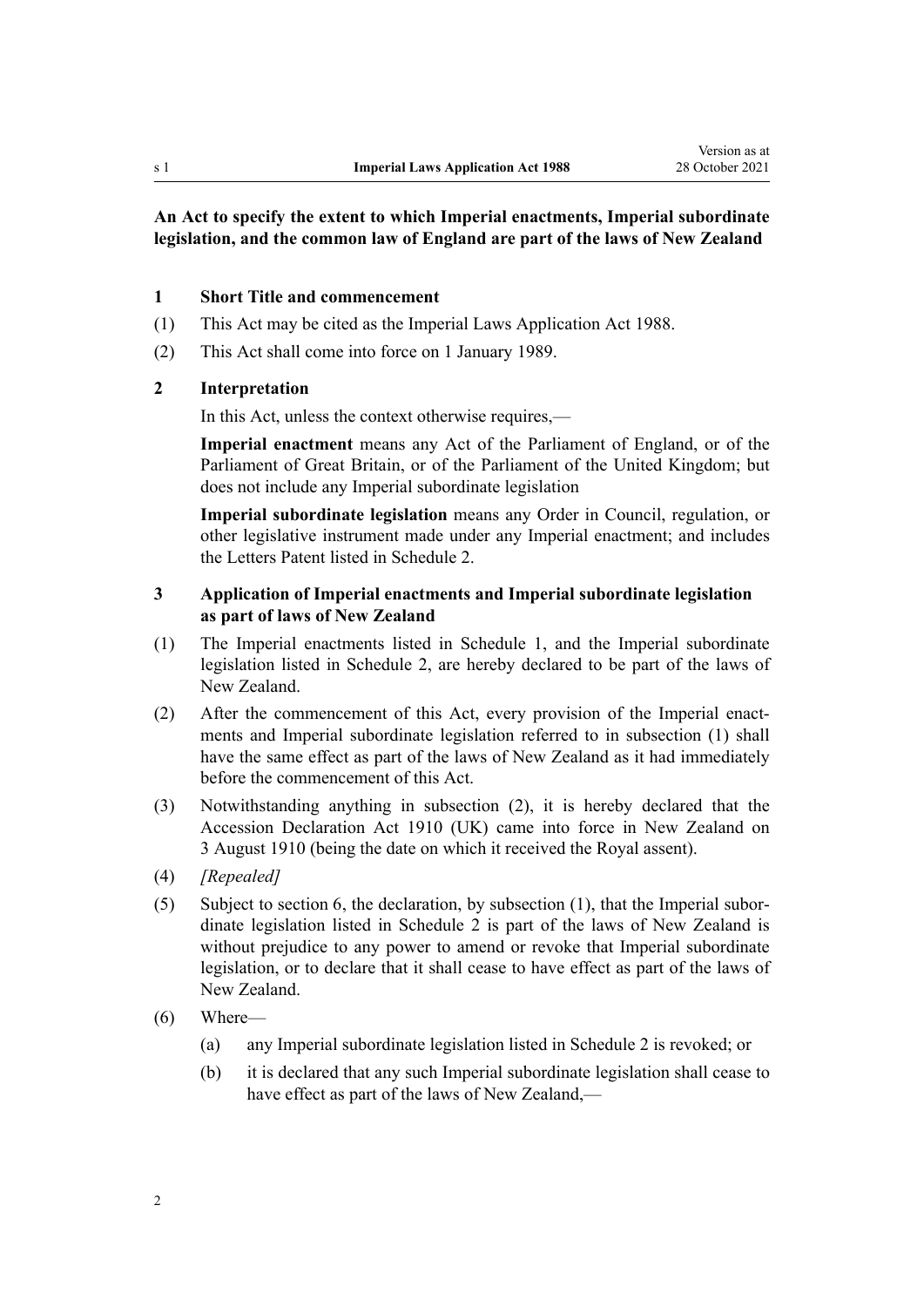<span id="page-2-0"></span>Version as at

the Governor-General may, by Order in Council, make such consequential amendments to that schedule as may be necessary to give effect to that revocation or declaration.

(7) An order under subsection (6) is secondary legislation (*see* [Part 3](http://legislation.govt.nz/pdflink.aspx?id=DLM7298343) of the Legis‐ lation Act 2019 for publication requirements).

| Legislation Act 2019 requirements for secondary legislation made under this section |                                                                                                  |                                    |  |  |
|-------------------------------------------------------------------------------------|--------------------------------------------------------------------------------------------------|------------------------------------|--|--|
| <b>Publication</b>                                                                  | PCO must publish it on the legislation website and notify LA19 s $69(1)(c)$<br>it in the Gazette |                                    |  |  |
| <b>Presentation</b>                                                                 | The Minister must present it to the House of<br>Representatives                                  | LA19 s 114, Sch 1<br>cl $32(1)(a)$ |  |  |
| <b>Disallowance</b>                                                                 | It may be disallowed by the House of Representatives                                             | LA19 ss 115, 116                   |  |  |
| This note is not part of the Act.                                                   |                                                                                                  |                                    |  |  |

Section 3(4): repealed, on 1 November 1999, by [section 37](http://legislation.govt.nz/pdflink.aspx?id=DLM31884) of the Interpretation Act 1999 (1999 No 85).

Section 3(7): replaced, on 28 October 2021, by [section 3](http://legislation.govt.nz/pdflink.aspx?id=LMS268932) of the Secondary Legislation Act 2021 (2021 No 7).

### **4 Other Imperial enactments and Imperial subordinate legislation not part of laws of New Zealand**

- (1) After the commencement of this Act, no Imperial enactments passed before the commencement of this Act (other than those listed in [Schedule 1\)](#page-5-0), and, subject to subsection (2), no Imperial subordinate legislation made before the commencement of this Act (other than that listed in [Schedule 2\)](#page-9-0), shall be part of the laws of New Zealand.
- (2) Nothing in subsection (1) applies in respect of any Order in Council made under the provisions of the Extradition Acts 1870 to 1935 of the United Kingdom Parliament and that had effect as part of the laws of New Zealand immedi‐ ately before the commencement of this Act by virtue of section 21 of the Extradition Act 1965 and is continued in effect by [section 104\(2\)](http://legislation.govt.nz/pdflink.aspx?id=DLM27321) of the Extradition Act 1999.
- (3) Nothing in subsection (1) affects the question whether any provision of any Imperial enactment or Imperial subordinate legislation was part of the laws of New Zealand at any time before the commencement of this Act.
- (4) *[Repealed]*

Section 4(2): amended, on 1 September 1999, by [section 111](http://legislation.govt.nz/pdflink.aspx?id=DLM27330) of the Extradition Act 1999 (1999 No 55).

Section 4(4): repealed, on 28 October 2021, by [section 8](http://legislation.govt.nz/pdflink.aspx?id=LMS265611) of the Legislation (Repeals and Amendments) Act 2019 (2019 No 59).

### **5 Application of common law of England**

After the commencement of this Act, the common law of England (including the principles and rules of equity), so far as it was part of the laws of New Zea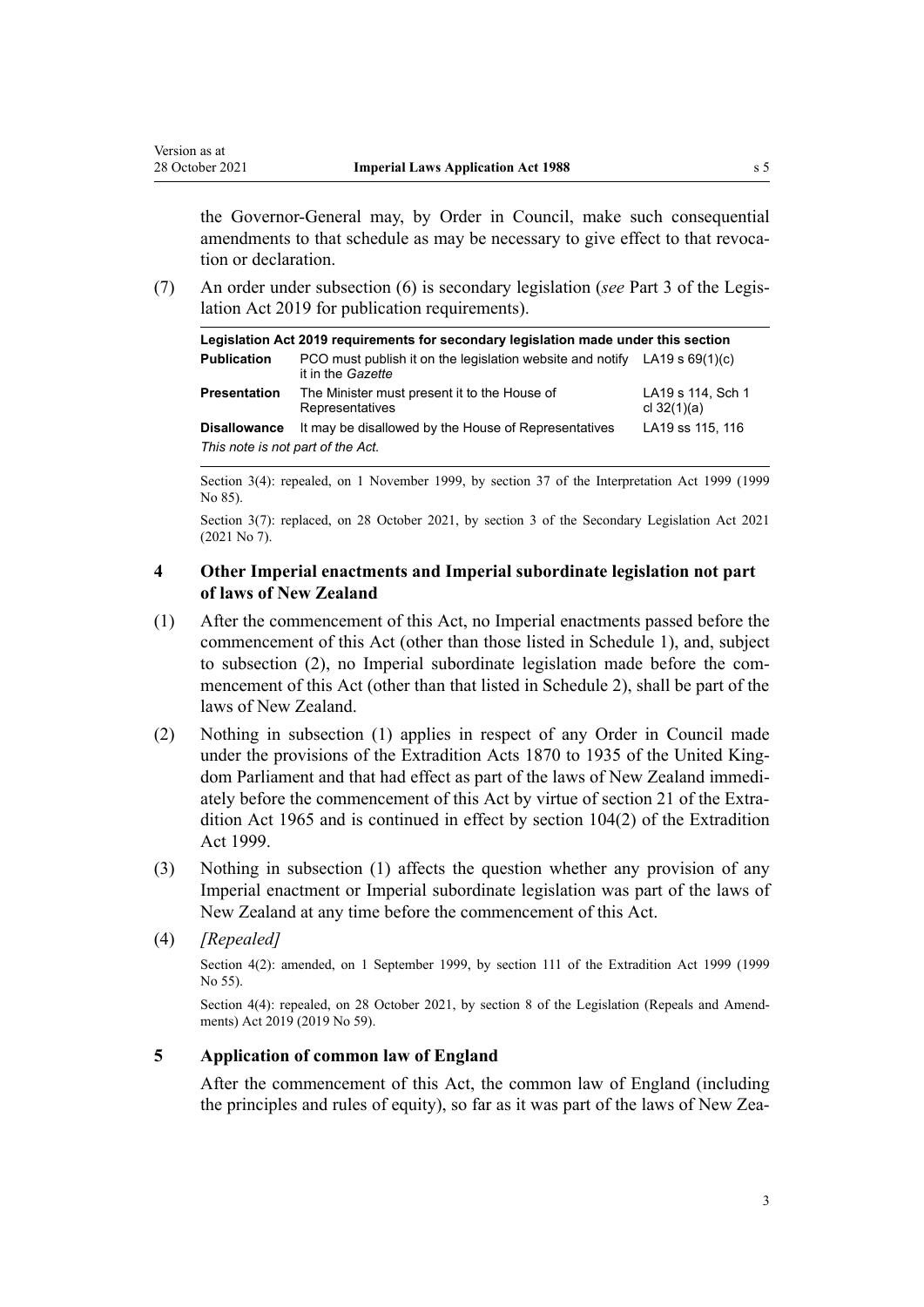<span id="page-3-0"></span>land immediately before the commencement of this Act, shall continue to be part of the laws of New Zealand. Compare: 1908 No 55 s 2

**6 Power to make subordinate legislation under Imperial enactments part of laws of New Zealand**

- (1) Where, after the commencement of this Act, any Imperial enactment that is part of the laws of New Zealand confers power on the Sovereign to make subordinate legislation,—
	- (a) any subordinate legislation that is made, after the commencement of this Act, pursuant to that power and that purports to have effect as part of the laws of New Zealand shall have such effect,—
		- (i) in the case of subordinate legislation that relates to the Judicial Committee of the Privy Council (other than any such subordinate legislation that relates solely to New Zealand), if it is made by the Sovereign in his or her Privy Council, or by the Sovereign acting by and with the advice and consent of the Executive Council:
		- (ii) in any other case, if it is made by the Sovereign in right of New Zealand acting by and with the advice and consent of the Executive Council:
	- (b) the Governor-General in Council shall have and may exercise that power for the purpose of making subordinate legislation that has effect as part of the laws of New Zealand.
- (2) Except as provided by subsection (1), no Imperial subordinate legislation made after the commencement of this Act shall have effect as part of the laws of New Zealand.

#### **6A Application of Legislation Act 2019 to Imperial legislation**

- (1) For the purposes of the [Legislation Act 2019](http://legislation.govt.nz/pdflink.aspx?id=DLM7298104) and all other legislation, an Imperial enactment that is part of the laws of New Zealand is an **Act** (as if it were an Act enacted by the Parliament of New Zealand).
- (2) For the purposes of the [Legislation Act 2019](http://legislation.govt.nz/pdflink.aspx?id=DLM7298104) and all other legislation, Imperial subordinate legislation that is part of the laws of New Zealand is **secondary legislation** (*see* the [Legislation Act 2019](http://legislation.govt.nz/pdflink.aspx?id=DLM7298104) for publication requirements) (as if it were secondary legislation made under the authority of an Act enacted by the Parliament of New Zealand).
- (3) For the purposes of applying the [Legislation Act 2019](http://legislation.govt.nz/pdflink.aspx?id=DLM7298104) and other legislation to Imperial enactments and Imperial subordinate legislation,—
	- (a) if the effect of the Imperial enactment or Imperial subordinate legis‐ lation, as part of the laws of New Zealand, is modified, the modification must be treated as an amendment: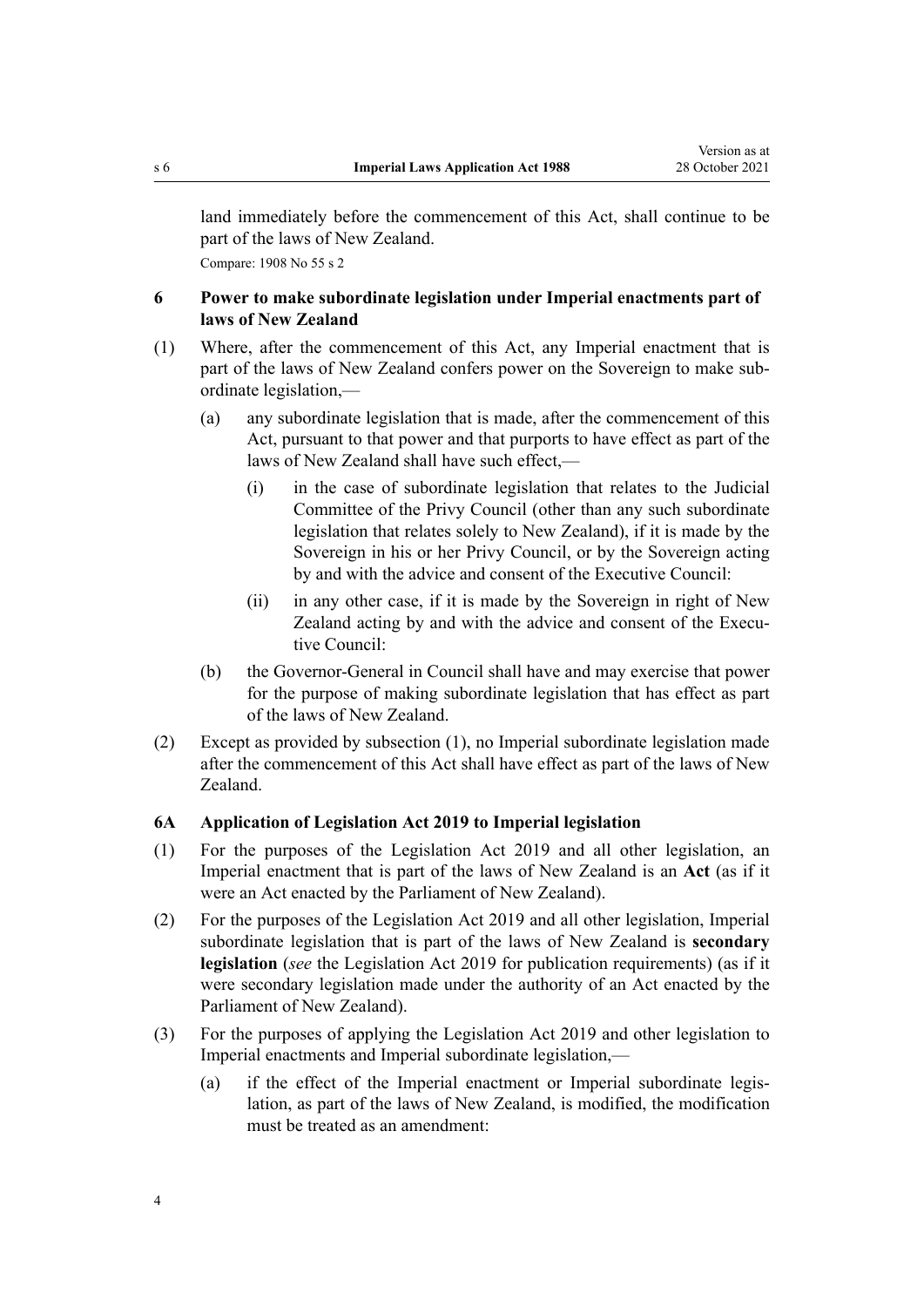- <span id="page-4-0"></span>(b) if the Imperial enactment or Imperial subordinate legislation ceases to have effect, as part of the laws of New Zealand, the cessation must be treated as a repeal or revocation:
- (c) an order made under [section 82](http://legislation.govt.nz/pdflink.aspx?id=DLM7298368) of the Legislation Act 2019 in respect of any Imperial subordinate legislation—
	- (i) does not revoke it; but
	- (ii) declares that it ceases to have effect as part of the laws of New Zealand.
- (4) Subsections (1) to (3) apply unless—
	- (a) the legislation provides otherwise; or
	- (b) the context of the legislation requires a different interpretation.

Section 6A: inserted, on 28 October 2021, by [section 9](http://legislation.govt.nz/pdflink.aspx?id=LMS265617) of the Legislation (Repeals and Amendments) Act 2019 (2019 No 59).

### **7 Repeal**

The English Laws Act 1908 is hereby repealed.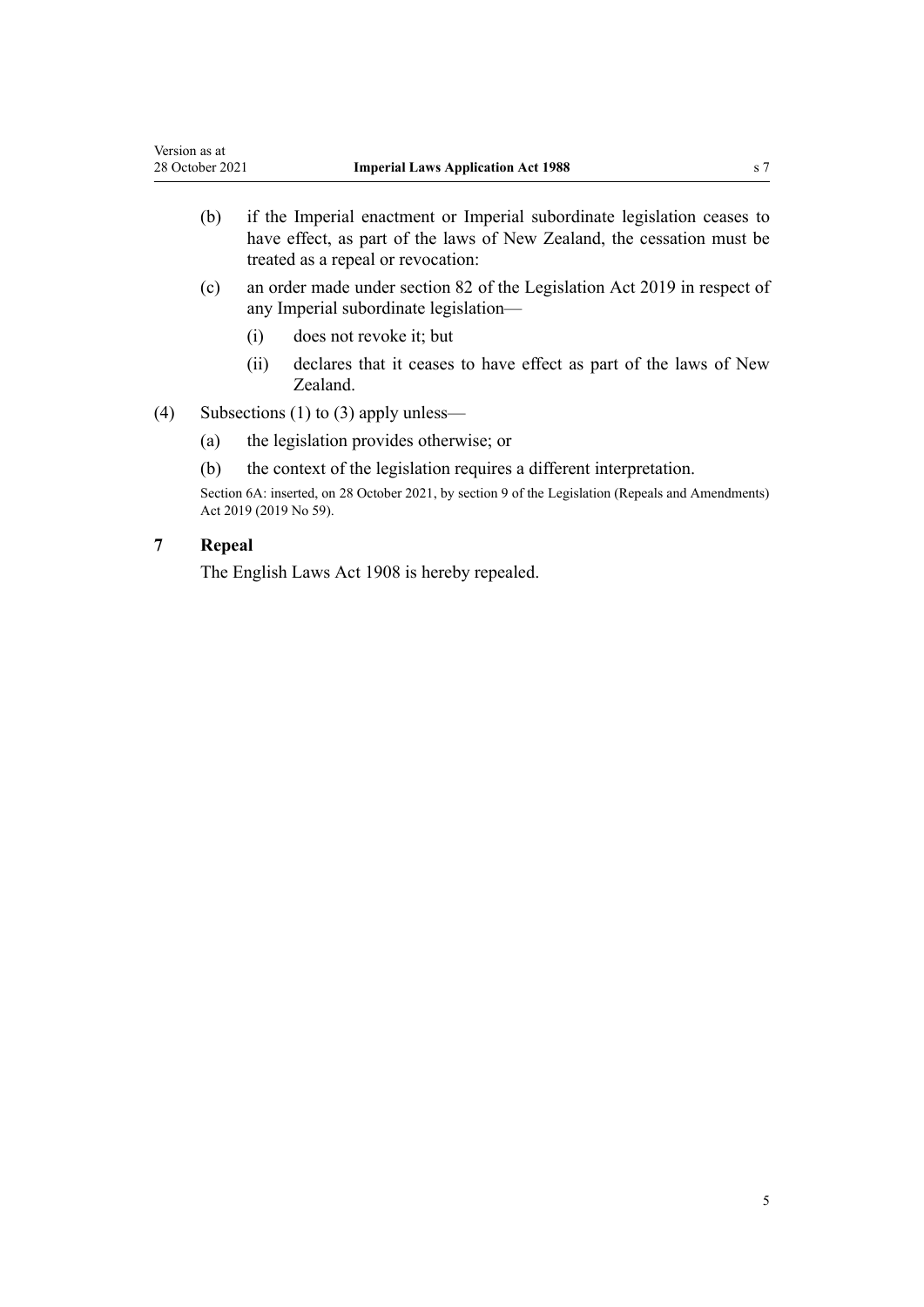# <span id="page-5-0"></span>**Schedule 1 Imperial enactments in force in New Zealand**

 $s \; 3(1)$ 

### **Constitutional enactments**

(1275) 3 Edw 1, c 1—(Statutes of Westminster the First): so much of that Act as is stated in the words "The King willeth and commandeth ... that common right be done to all, as well poor as rich, without respect of persons.", [being the English translation of part of the authentic text of that Act as it appears in the edition called *Statutes of the Realm*].

(1297) 25 Edw 1 (Magna Carta), c 29.

(1351) 25 Edw 3, St 5, c 4.

(1354) 28 Edw 3, c 3.

(1368) 42 Edw 3, c 3.

(1627) 3 Cha 1, c 1—Petition of Right.

(1688) 1 Will and Mar, Sess 2, c 2—[Bill of Rights 1688](http://legislation.govt.nz/pdflink.aspx?id=DLM10992): the Title and Preamble, [sec‐](http://legislation.govt.nz/pdflink.aspx?id=DLM11115) [tion 1](http://legislation.govt.nz/pdflink.aspx?id=DLM11115) [the ninth article of which must be taken to have, in addition to any other operation, the effect specified in [section 9](http://legislation.govt.nz/pdflink.aspx?id=DLM6136725) of the Parliamentary Privilege Act 2014, and as amended by section 62 of the Juries Act 1825 (6 Geo 4, c 50) and [section 10](http://legislation.govt.nz/pdflink.aspx?id=DLM5025822) of the Royal Succession Act 2013], and [section 2](http://legislation.govt.nz/pdflink.aspx?id=DLM11119).

(1700) 12 and 13 Will 3, c 2—[Act of Settlement 1700](http://legislation.govt.nz/pdflink.aspx?id=DLM11130): the Title and Preamble (as amended by [section 11\(a\)](http://legislation.govt.nz/pdflink.aspx?id=DLM5025823) of the Royal Succession Act 2013), [section 1,](http://legislation.govt.nz/pdflink.aspx?id=DLM11137) [section 2](http://legislation.govt.nz/pdflink.aspx?id=DLM11138) [as amended by the [Accession Declaration Act 1910](http://legislation.govt.nz/pdflink.aspx?id=DLM12649) (10 Edw 7 and 1 Geo 5, c 29) (and [section 11\(b\)](http://legislation.govt.nz/pdflink.aspx?id=DLM5025823) of the Royal Succession Act 2013)], and [section 3](http://legislation.govt.nz/pdflink.aspx?id=DLM11140) [omitting all the words after the words "the Church of England as by law established"].

(1910) 10 Edw 7 and 1 Geo 5, c 29[—Accession Declaration Act 1910](http://legislation.govt.nz/pdflink.aspx?id=DLM12649).

### **Enactments relating to habeas corpus**

*Items repealed*.

### **Enactments relating to property**

*Heading and items repealed*.

### **Enactments relating to boundaries**

(1863) 26 and 27 Vict, c 23—[New Zealand Boundaries Act 1863:](http://legislation.govt.nz/pdflink.aspx?id=DLM11888) the [Preamble](http://legislation.govt.nz/pdflink.aspx?id=DLM11892) and [section 2](http://legislation.govt.nz/pdflink.aspx?id=DLM11895).

(1887) 50 and 51 Vict, c 54—[British Settlements Act 1887](http://legislation.govt.nz/pdflink.aspx?id=DLM12382).

(1945) 9 Geo 6, c 7[—British Settlements Act 1945](http://legislation.govt.nz/pdflink.aspx?id=DLM12834).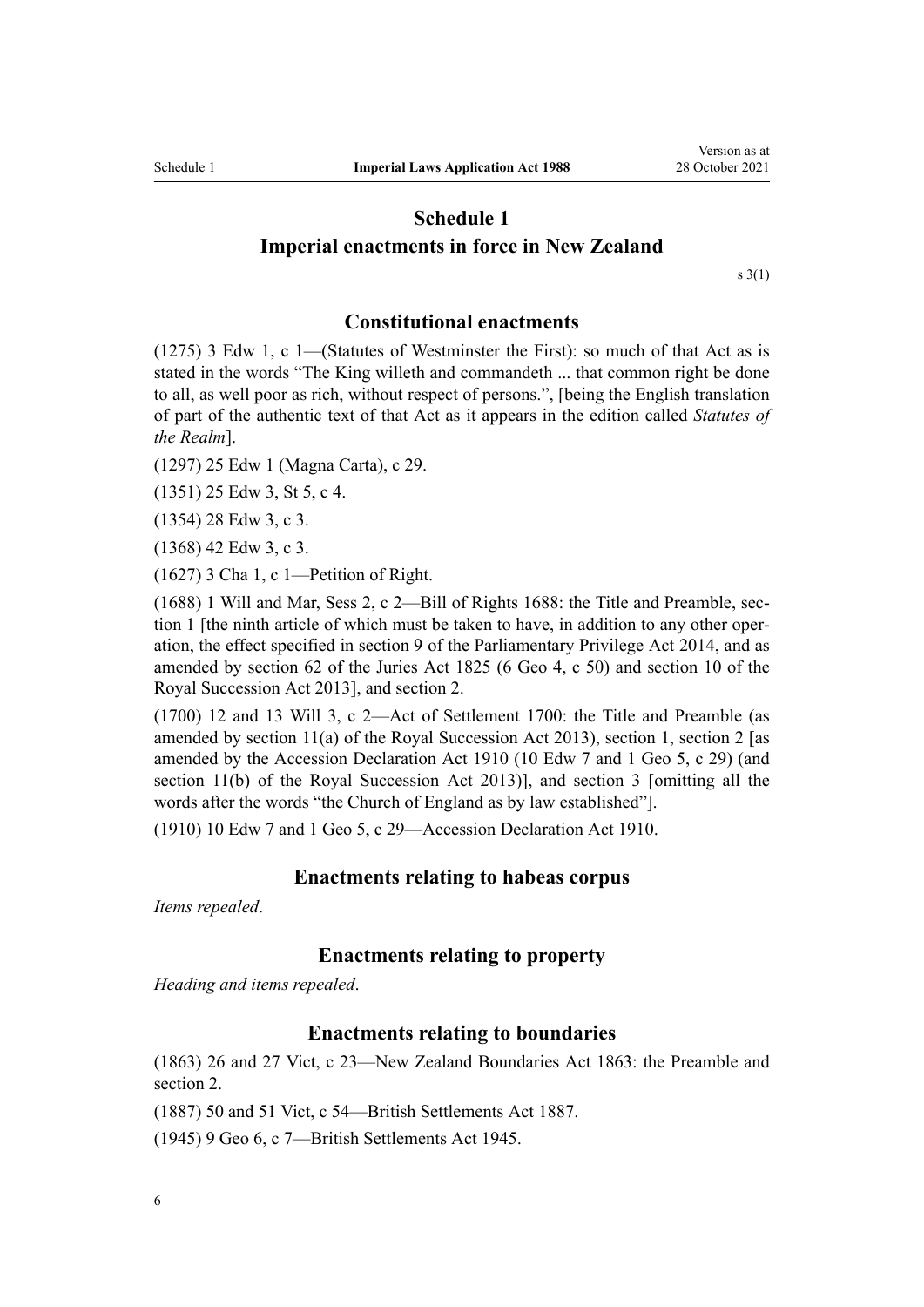## **Enactments relating to the Judicial Committee of the Privy Council**

*Heading and items repealed*.

### **Enactments relating to Prize**

(1864) 27 and 28 Vict, c 25[—Naval Prize Act 1864](http://legislation.govt.nz/pdflink.aspx?id=DLM11896): the Title, [Preamble](http://legislation.govt.nz/pdflink.aspx?id=DLM12200), [sections 1 to](http://legislation.govt.nz/pdflink.aspx?id=DLM12204) [3,](http://legislation.govt.nz/pdflink.aspx?id=DLM12204) [10 to 12](http://legislation.govt.nz/pdflink.aspx?id=DLM12243), and [14 to 56](http://legislation.govt.nz/pdflink.aspx?id=DLM12248).

(1894) 57 and 58 Vict, c 39—[Prize Courts Act 1894](http://legislation.govt.nz/pdflink.aspx?id=DLM12619).

(1914) 4 and 5 Geo 5, c 13—[Prize Courts \(Procedure\) Act 1914.](http://legislation.govt.nz/pdflink.aspx?id=DLM12669)

(1915) 5 and 6 Geo 5, c 57—[Prize Courts Act 1915.](http://legislation.govt.nz/pdflink.aspx?id=DLM12678)

(1916) 6 and 7 Geo 5, c 2[—Naval Prize \(Procedure\) Act 1916.](http://legislation.govt.nz/pdflink.aspx?id=DLM12698)

(1939) 2 and 3 Geo 6, c 65—[Prize Act 1939.](http://legislation.govt.nz/pdflink.aspx?id=DLM12815)

#### **Other enactments**

(1728) 2 Geo 2, c 22 (Set-off): the Title and section 13.

(1734) 8 Geo 2, c 24 (Set-off): the Title and sections 4 and 5.

(1750) 24 Geo 2, c 23—Calendar (New Style) Act 1750: the Title, Preamble, section 1 [omitting the words "in Europe, Asia, Africa, and America", and all the words after "bear date according to the said new method of supputation"], and [section 2](http://legislation.govt.nz/pdflink.aspx?id=DLM11199).

*Items omitted*.

(1837) 7 Will 4 and 1 Vict, c 26—Wills Act 1837: [sections 1](http://legislation.govt.nz/pdflink.aspx?id=DLM11566), [3,](http://legislation.govt.nz/pdflink.aspx?id=DLM11579) [6](http://legislation.govt.nz/pdflink.aspx?id=DLM11584), [9,](http://legislation.govt.nz/pdflink.aspx?id=DLM11588) [10](http://legislation.govt.nz/pdflink.aspx?id=DLM11589), [13 to 31,](http://legislation.govt.nz/pdflink.aspx?id=DLM11593) and [33,](http://legislation.govt.nz/pdflink.aspx?id=DLM11818) for persons who die before 1 November 2007.

(1852) 15 and 16 Vict, c 24—Wills Act Amendment Act 1852: [sections 1](http://legislation.govt.nz/pdflink.aspx?id=DLM11858), [3](http://legislation.govt.nz/pdflink.aspx?id=DLM11861), and [4](http://legislation.govt.nz/pdflink.aspx?id=DLM11865), for persons who die before 1 November 2007.

*Items omitted*.

Schedule 1 Constitutional enactments: (1688) 1 Will and Mar, Sess 2, c 2—Bill of Rights 1688: amended, at 1 pm on 26 March 2015, by [section 13\(2\)\(a\)](http://legislation.govt.nz/pdflink.aspx?id=DLM5025825) of the Royal Succession Act 2013 (2013 No 149).

Schedule 1 Constitutional enactments: (1688) 1 Will and Mar, Sess 2, c 2—Bill of Rights 1688: amended, on 8 August 2014, by [section 36](http://legislation.govt.nz/pdflink.aspx?id=DLM6217802) of the Parliamentary Privilege Act 2014 (2014 No 58).

Schedule 1 Constitutional enactments: (1700) 12 and 13 Will 3, c 2—Act of Settlement 1700: amended, at 1 pm on 26 March 2015, by [section 13\(2\)\(b\)\(i\)](http://legislation.govt.nz/pdflink.aspx?id=DLM5025825) of the Royal Succession Act 2013 (2013 No 149).

Schedule 1 Constitutional enactments: (1700) 12 and 13 Will 3, c 2—Act of Settlement 1700: amended, at 1 pm on 26 March 2015, by [section 13\(2\)\(b\)\(ii\)](http://legislation.govt.nz/pdflink.aspx?id=DLM5025825) of the Royal Succession Act 2013 (2013 No 149).

Schedule 1 Constitutional enactments: (1772) 12 Geo 3, c 11—Royal Marriages Act 1772: repealed, at 1 pm on 26 March 2015, by [section 13\(2\)\(c\)](http://legislation.govt.nz/pdflink.aspx?id=DLM5025825) of the Royal Succession Act 2013 (2013 No 149).

Schedule 1 Enactments relating to habeas corpus: (1640) 16 Cha 1, c 10—Habeas Corpus Act 1640: section 6 repealed, on 26 May 2001, by [section 22\(2\)](http://legislation.govt.nz/pdflink.aspx?id=DLM92209) of the Habeas Corpus Act 2001 (2001 No 31).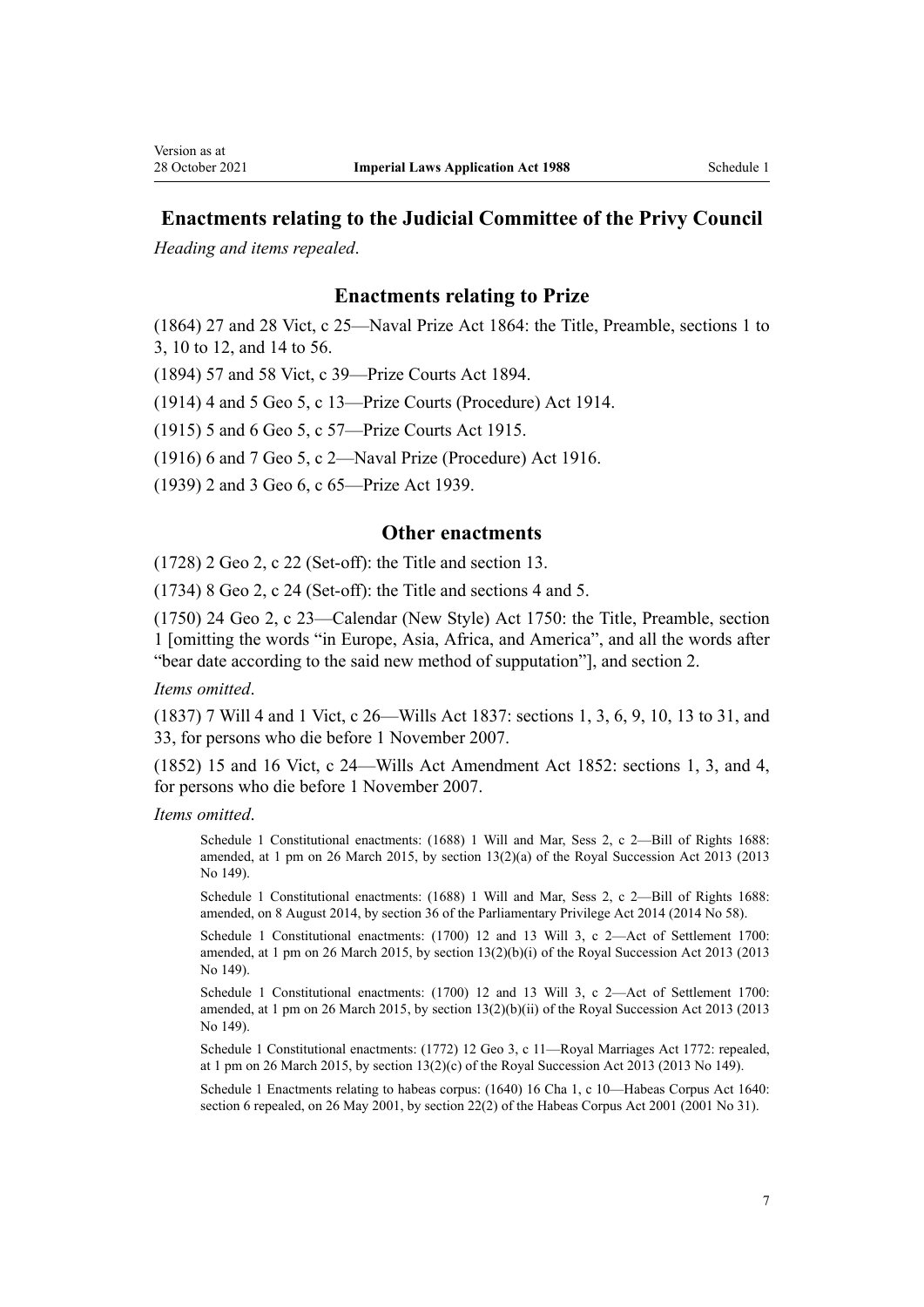Schedule 1 Enactments relating to habeas corpus: (1679) 31 Cha 2, c 2—Habeas Corpus Act 1679: sections 1–11 repealed, on 26 May 2001, by [section 22\(2\)](http://legislation.govt.nz/pdflink.aspx?id=DLM92209) of the Habeas Corpus Act 2001 (2001 No 31).

Schedule 1 Enactments relating to habeas corpus: (1816) 56 Geo 3, c 100—Habeas Corpus Act 1816 repealed, on 26 May 2001, by [section 22\(2\)](http://legislation.govt.nz/pdflink.aspx?id=DLM92209) of the Habeas Corpus Act 2001 (2001 No 31).

Schedule 1 Enactments relating to property heading: repealed, on 1 January 2008, by [section 365\(4\)](http://legislation.govt.nz/pdflink.aspx?id=DLM969645) of the Property Law Act 2007 (2007 No 91).

Schedule 1 Enactments relating to property: (1267) 52 Hen 3 [\(The Statute of Marlborough\)](http://legislation.govt.nz/pdflink.aspx?id=DLM10900), c 23 repealed, on 1 January 2008, by [section 365\(4\)](http://legislation.govt.nz/pdflink.aspx?id=DLM969645) of the Property Law Act 2007 (2007 No 91).

Schedule 1 Enactments relating to property: (1289–90) 18 Edw 1, St 1—(*[Quia Emptores](http://legislation.govt.nz/pdflink.aspx?id=DLM10911)*), c 1, c 3 repealed, on 1 January 2008, by [section 365\(4\)](http://legislation.govt.nz/pdflink.aspx?id=DLM969645) of the Property Law Act 2007 (2007 No 91).

Schedule 1 Enactments relating to property: (1539) 31 Hen 8, c 1—[Partition Act 1539](http://legislation.govt.nz/pdflink.aspx?id=DLM10947) repealed, on 1 January 2008, by [section 365\(4\)](http://legislation.govt.nz/pdflink.aspx?id=DLM969645) of the Property Law Act 2007 (2007 No 91).

Schedule 1 Enactments relating to property: (1540) 32 Hen 8, c 32—[Partition Act 1540](http://legislation.govt.nz/pdflink.aspx?id=DLM10956) repealed, on 1 January 2008, by [section 365\(4\)](http://legislation.govt.nz/pdflink.aspx?id=DLM969645) of the Property Law Act 2007 (2007 No 91).

Schedule 1 Enactments relating to property: (1540) 32 Hen 8, c 34—[Grantees of Reversions Act](http://legislation.govt.nz/pdflink.aspx?id=DLM10966) [1540](http://legislation.govt.nz/pdflink.aspx?id=DLM10966): except section 3 repealed, on 1 January 2008, by [section 365\(4\)](http://legislation.govt.nz/pdflink.aspx?id=DLM969645) of the Property Law Act 2007 (2007 No 91).

Schedule 1 Enactments relating to property: (1689) 2 Will and Mar, Sess 1, c 5[—Distress Act 1689:](http://legislation.govt.nz/pdflink.aspx?id=DLM11120) except sections 3 and 4 repealed, on 1 January 2008, by [section 365\(4\)](http://legislation.govt.nz/pdflink.aspx?id=DLM969645) of the Property Law Act 2007 (2007 No 91).

Schedule 1 Enactments relating to property: (1705) 4 and 5 Anne, c 3—[Administration of Justice Act](http://legislation.govt.nz/pdflink.aspx?id=DLM11141) [1705](http://legislation.govt.nz/pdflink.aspx?id=DLM11141): sections 9 and 10 repealed, on 1 January 2008, by [section 365\(4\)](http://legislation.govt.nz/pdflink.aspx?id=DLM969645) of the Property Law Act 2007 (2007 No 91).

Schedule 1 Enactments relating to property: (1709) 8 Anne, c 18—[Landlord and Tenant Act 1709:](http://legislation.govt.nz/pdflink.aspx?id=DLM11147) sections 1, 4, 6, and 7 repealed, on 1 January 2008, by [section 365\(4\)](http://legislation.govt.nz/pdflink.aspx?id=DLM969645) of the Property Law Act 2007 (2007 No 91).

Schedule 1 Enactments relating to property: (1730) 4 Geo 2, c 28—[Landlord and Tenant Act 1730:](http://legislation.govt.nz/pdflink.aspx?id=DLM11162) sections 2, 4, 5, and 6 repealed, on 1 January 2008, by [section 365\(4\)](http://legislation.govt.nz/pdflink.aspx?id=DLM969645) of the Property Law Act 2007 (2007 No 91).

Schedule 1 Enactments relating to property: (1737) 11 Geo 2, c 19[—Distress For Rent Act 1737:](http://legislation.govt.nz/pdflink.aspx?id=DLM11178) sections 1, 2, 7, 8, 11, 14, 16, and 17 repealed, on 1 January 2008, by [section 365\(4\)](http://legislation.govt.nz/pdflink.aspx?id=DLM969645) of the Property Law Act 2007 (2007 No 91).

Schedule 1 Enactments relating to property: (1832) 2 and 3 Will 4, c 71[—Prescription Act 1832:](http://legislation.govt.nz/pdflink.aspx?id=DLM11521) sections 1, 2, and 4–8 repealed, on 1 January 2008, by [section 365\(4\)](http://legislation.govt.nz/pdflink.aspx?id=DLM969645) of the Property Law Act 2007 (2007 No 91).

Schedule 1 Enactments relating to property: (1851) 14 and 15 Vict, c 25[—Landlord and Tenant Act](http://legislation.govt.nz/pdflink.aspx?id=DLM11837) [1851](http://legislation.govt.nz/pdflink.aspx?id=DLM11837): sections 1–4 repealed, on 1 January 2008, by [section 365\(4\)](http://legislation.govt.nz/pdflink.aspx?id=DLM969645) of the Property Law Act 2007 (2007 No 91).

Schedule 1 Enactments relating to the Judicial Committee of the Privy Council heading: repealed, on 1 January 2004, by [section 48\(1\)](http://legislation.govt.nz/pdflink.aspx?id=DLM214522) of the Supreme Court Act 2003 (2003 No 53).

Schedule 1 Enactments relating to the Judicial Committee of the Privy Council: (1833) 3 and 4 Will 4, c 41[—Judicial Committee Act 1833](http://legislation.govt.nz/pdflink.aspx?id=DLM11533): section 1 [as amended by section 1 of the Statute Law Revi‐ sion Act 1874 (37 and 38 Vict, c 35) and section 1 of the Statute Law Revision (No 2) Act 1888 (51 and 52 Vict, c 57)], section 3, section 5 [as amended by section 16 of the Court of Chancery Act 1851  $(14 \text{ and } 15 \text{ Vict}, c \text{ } 83)$ ], and sections  $6-9$ ,  $11-13$ ,  $15-21$ ,  $23$ ,  $24$ , and  $28$  [as amended by section 6 of the Judicial Committee Act 1843 (6 and 7 Vict, c 38)] repealed, on 1 January 2004, by [section 48\(1\)](http://legislation.govt.nz/pdflink.aspx?id=DLM214522) of the Supreme Court Act 2003 (2003 No 53).

Schedule 1 Enactments relating to the Judicial Committee of the Privy Council: (1844) 7 and 8 Vict, c 69—[Judicial Committee Act 1844](http://legislation.govt.nz/pdflink.aspx?id=DLM11831): sections 1 and 8 repealed, on 1 January 2004, by [section 48\(1\)](http://legislation.govt.nz/pdflink.aspx?id=DLM214522) of the Supreme Court Act 2003 (2003 No 53).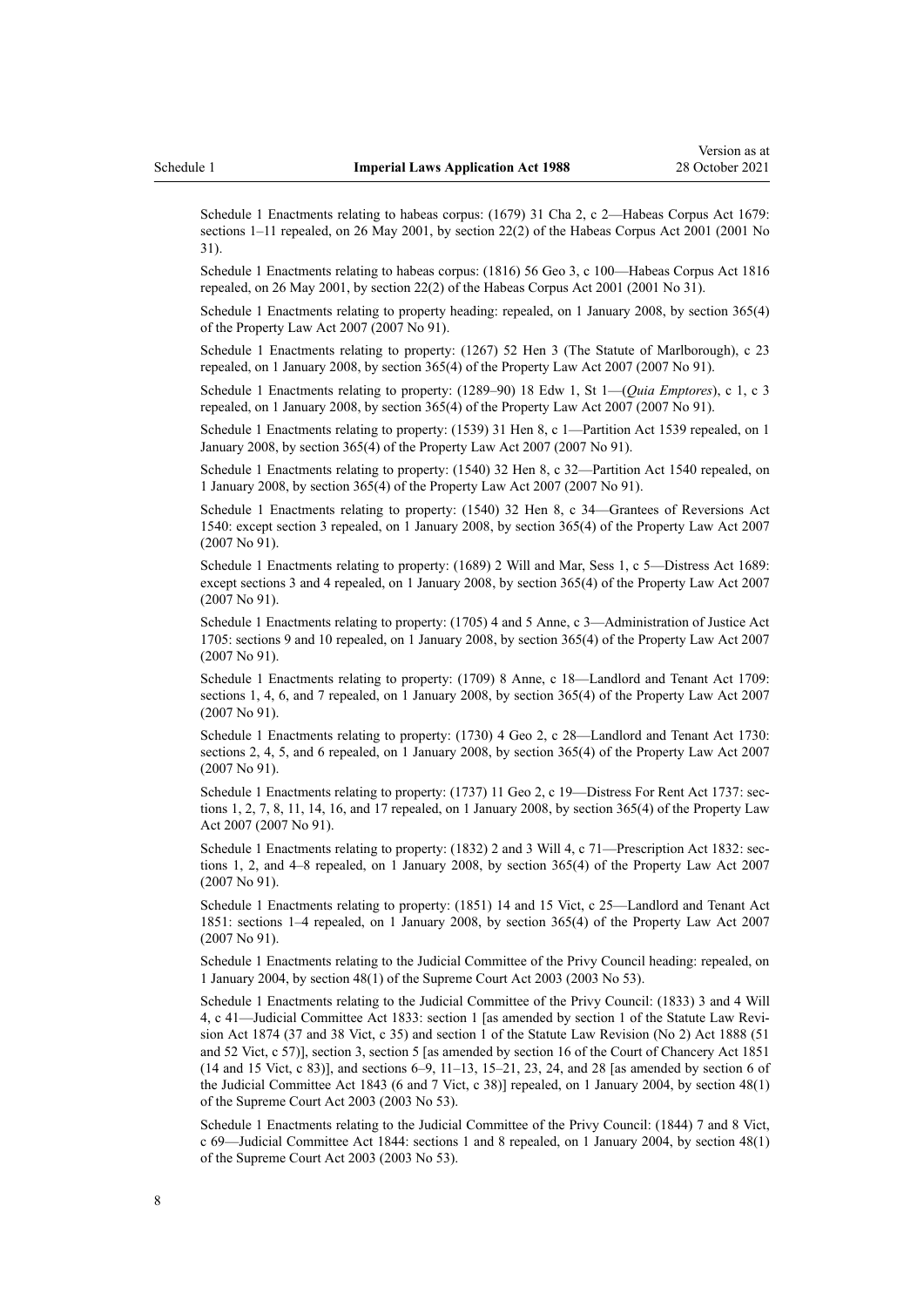Schedule 1 Enactments relating to the Judicial Committee of the Privy Council: (1851) 14 and 15 Vict, c 83—[Court of Chancery Act 1851:](http://legislation.govt.nz/pdflink.aspx?id=DLM11846) section 16 [as amended by section 1 of the Statute Law Revision Act 1875 (38 and 39 Vict, c 66)] repealed, on 1 January 2004, by [section 48\(1\)](http://legislation.govt.nz/pdflink.aspx?id=DLM214522) of the Supreme Court Act 2003 (2003 No 53).

Schedule 1 Enactments relating to the Judicial Committee of the Privy Council: (1853) 16 and 17 Vict, c 85—[Privy Council Registrar Act 1853](http://legislation.govt.nz/pdflink.aspx?id=DLM11866) repealed, on 1 January 2004, by [section 48\(1\)](http://legislation.govt.nz/pdflink.aspx?id=DLM214522) of the Supreme Court Act 2003 (2003 No 53).

Schedule 1 Enactments relating to the Judicial Committee of the Privy Council: (1876) 39 and 40 Vict, c 59[—Appellate Jurisdiction Act 1876](http://legislation.govt.nz/pdflink.aspx?id=DLM12368): the final paragraph of section 6 repealed, on 1 January 2004, by [section 48\(1\)](http://legislation.govt.nz/pdflink.aspx?id=DLM214522) of the Supreme Court Act 2003 (2003 No 53).

Schedule 1 Enactments relating to the Judicial Committee of the Privy Council: (1881) 44 and 45 Vict, c 3—[Judicial Committee Act 1881](http://legislation.govt.nz/pdflink.aspx?id=DLM12373) repealed, on 1 January 2004, by [section 48\(1\)](http://legislation.govt.nz/pdflink.aspx?id=DLM214522) of the Supreme Court Act 2003 (2003 No 53).

Schedule 1 Enactments relating to the Judicial Committee of the Privy Council: (1887) 50 and 51 Vict, c 70[—Appellate Jurisdiction Act 1887](http://legislation.govt.nz/pdflink.aspx?id=DLM12398): sections 3 and 5 repealed, on 1 January 2004, by [section](http://legislation.govt.nz/pdflink.aspx?id=DLM214522) [48\(1\)](http://legislation.govt.nz/pdflink.aspx?id=DLM214522) of the Supreme Court Act 2003 (2003 No 53).

Schedule 1 Enactments relating to the Judicial Committee of the Privy Council: (1895) 58 and 59 Vict, c 44[—Judicial Committee Amendment Act 1895](http://legislation.govt.nz/pdflink.aspx?id=DLM12629) [as amended by section 3 of the Appellate Jur‐ isdiction Act 1913 (3 and 4 Geo 5, c 21) and section 13 of the Administration of Justice Act 1928 (UK)] repealed, on 1 January 2004, by [section 48\(1\)](http://legislation.govt.nz/pdflink.aspx?id=DLM214522) of the Supreme Court Act 2003 (2003 No 53).

Schedule 1 Enactments relating to the Judicial Committee of the Privy Council: (1908) 8 Edw 7, c 51[—Appellate Jurisdiction Act 1908:](http://legislation.govt.nz/pdflink.aspx?id=DLM12639) sections 1, 3(1), 4, 5, and 7 repealed, on 1 January 2004, by [section 48\(1\)](http://legislation.govt.nz/pdflink.aspx?id=DLM214522) of the Supreme Court Act 2003 (2003 No 53).

Schedule 1 Enactments relating to the Judicial Committee of the Privy Council: (1915) 5 and 6 Geo 5, c 92—[Judicial Committee Act 1915](http://legislation.govt.nz/pdflink.aspx?id=DLM12691) repealed, on 1 January 2004, by [section 48\(1\)](http://legislation.govt.nz/pdflink.aspx?id=DLM214522) of the Supreme Court Act 2003 (2003 No 53).

Schedule 1 Enactments relating to Prize: Naval Prize Act 1864 amended, on 1 January 2004, by sec[tion 48\(1\)](http://legislation.govt.nz/pdflink.aspx?id=DLM214522) of the Supreme Court Act 2003 (2003 No 53).

Schedule 1 Other enactments: (1774) 14 Geo 3, c 78—[Fires Prevention \(Metropolis\) Act 1774](http://legislation.govt.nz/pdflink.aspx?id=DLM11509): section 83, and section 86 [as amended by the Statute Law Revision Act 1861 (24 and 25 Vict, c 101)] repealed, on 1 January 2008, by [section 365\(4\)](http://legislation.govt.nz/pdflink.aspx?id=DLM969645) of the Property Law Act 2007 (2007 No 91).

Schedule 1 Other enactments: (1828) 9 Geo 4, c 14—[Statute of Frauds Amendment Act 1828](http://legislation.govt.nz/pdflink.aspx?id=DLM11515): section 6 repealed, on 1 January 2008, by [section 365\(4\)](http://legislation.govt.nz/pdflink.aspx?id=DLM969645) of the Property Law Act 2007 (2007 No 91).

Schedule 1 Other enactments: Wills Act 1837 amended, on 1 November 2007, by [section 39\(1\)](http://legislation.govt.nz/pdflink.aspx?id=DLM413567) of the Wills Act 2007 (2007 No 36).

Schedule 1 Other enactments: Wills Act Amendment Act 1852 amended, on 1 November 2007, by [section 39\(2\)](http://legislation.govt.nz/pdflink.aspx?id=DLM413567) of the Wills Act 2007 (2007 No 36).

Schedule 1 Other enactments: (1881) 44 and 45 Vict, c 69—Fugitive Offenders Act 1881, except sections 11, 20, 21, 23, 25, 27, 32, 36, and 38 repealed, on 1 September 1999, by [section 111](http://legislation.govt.nz/pdflink.aspx?id=DLM27330) of the Extradition Act 1999 (1999 No 55).

Schedule 1 Other enactments: (1915) 5 and 6 Geo 5, c 39—Fugitive Offenders (Protected States) Act 1915 repealed, on 1 September 1999, by [section 111](http://legislation.govt.nz/pdflink.aspx?id=DLM27330) of the Extradition Act 1999 (1999 No 55).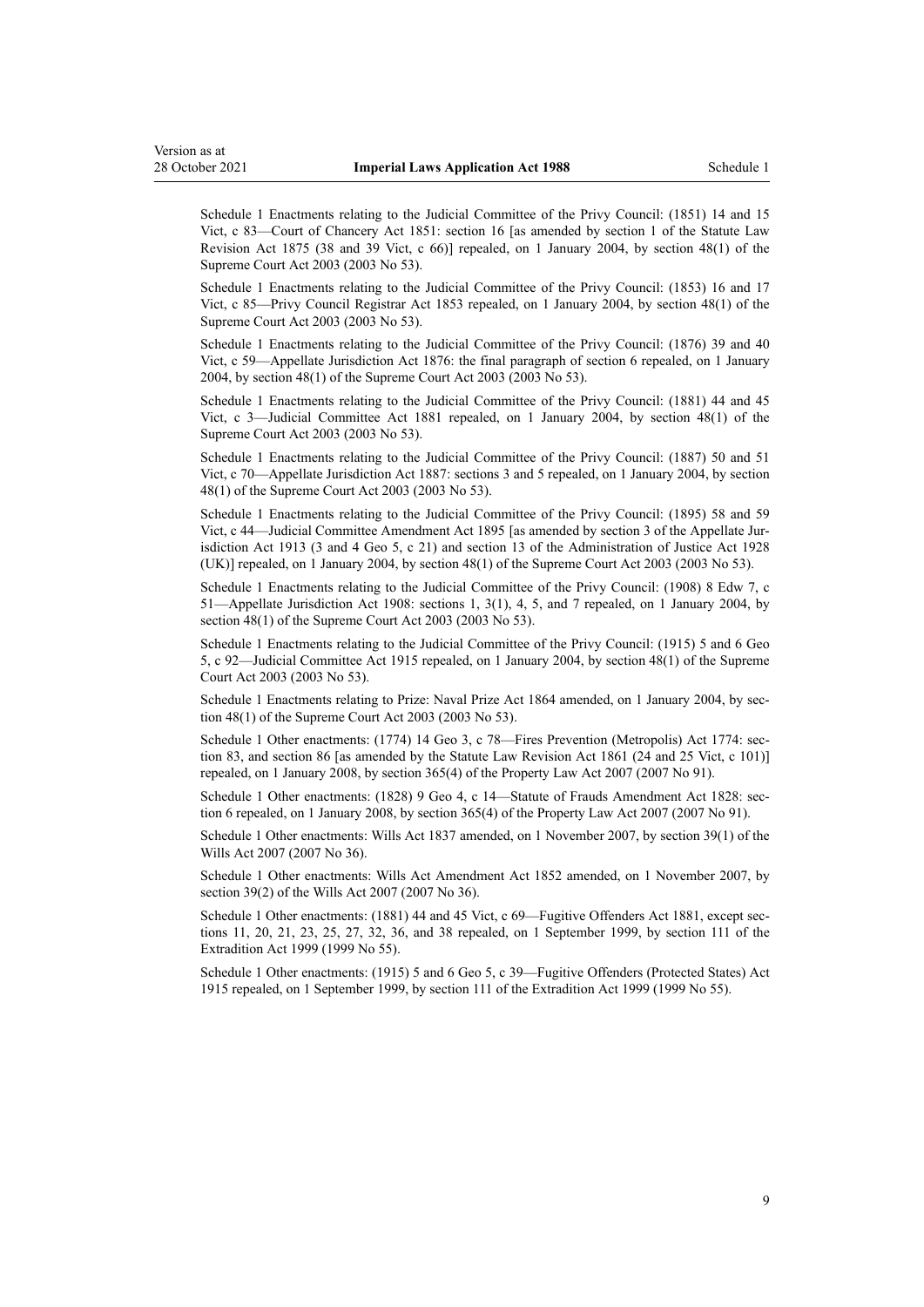### **Schedule 2**

### <span id="page-9-0"></span>**Imperial subordinate legislation in force in New Zealand**

### **Imperial subordinate legislation relating to boundaries**

1887—Letters Patent, dated 18 January 1887, passed under the Great Seal of the Uni‐ ted Kingdom for the Annexation of certain Islands known as the Kermadec Group to the Colony of New Zealand (SR & O and SI Rev 1948, Vol XVI, 861; *Gazette* 1887, Vol 1, p 433).

1901 No 531—Order in Council altering the boundaries of the Colony of New Zea‐ land (by including the Cook Group) (SR & O and SI Rev 1948, Vol XVI, 862; *Gaz‐ ette* 1901, Vol 1, p 1307).

1923 No 974—Order in Council providing for the Government of the Ross Depend‐ ency (SR & O and SI Rev 1948, Vol XVI, 865; *Gazette* 1923, Vol II, p 2211).

### **Orders in Council relating to the Judicial Committee of the Privy Council**

*Heading and items repealed*.

### **Order in Council relating to Prize**

*Heading and item repealed*.

### **Order in Council relating to merchant shipping**

*Heading and item repealed*.

### **Order in Council relating to fugitive offenders**

1925 No 1031—Order in Council applying Part 2 of the Fugitive Offenders Act 1881 to New Zealand (SR & O and SI Rev 1948, Vol IX, 534; *Gazette* 1926, Vol 1, p 77).

Schedule 2 Orders in Council relating to the Judicial Committee of the Privy Council heading: repealed, on 1 January 2004, by [section 48\(1\)](http://legislation.govt.nz/pdflink.aspx?id=DLM214522) of the Supreme Court Act 2003 (2003 No 53).

Schedule 2 Orders in Council relating to the Judicial Committee of the Privy Council: 1909 No 1228—Order in Council making continuing order directing that all Appeals to His Majesty in Coun‐ cil shall be referred to the Judicial Committee (SR & O and SI Rev 1948, Vol XI, 205) repealed, on 1 January 2004, by [section 48\(1\)](http://legislation.govt.nz/pdflink.aspx?id=DLM214522) of the Supreme Court Act 2003 (2003 No 53).

Schedule 2 Orders in Council relating to the Judicial Committee of the Privy Council: 1910 No 70 (L3)—New Zealand (Appeals to the Privy Council) Order 1910 (SR & O and SI Rev 1948, Vol XI, 409; SR 1973/181) repealed, on 1 January 2004, by [section 48\(1\)](http://legislation.govt.nz/pdflink.aspx?id=DLM214522) of the Supreme Court Act 2003 (2003 No 53).

Schedule 2 Orders in Council relating to the Judicial Committee of the Privy Council: 1972 No 1994—New Zealand (Appeals to the Privy Council) (Amendment) Order 1972 (SI 1972/1994; SR 1973/181) repealed, on 1 January 2004, by [section 48\(1\)](http://legislation.govt.nz/pdflink.aspx?id=DLM214522) of the Supreme Court Act 2003 (2003 No 53).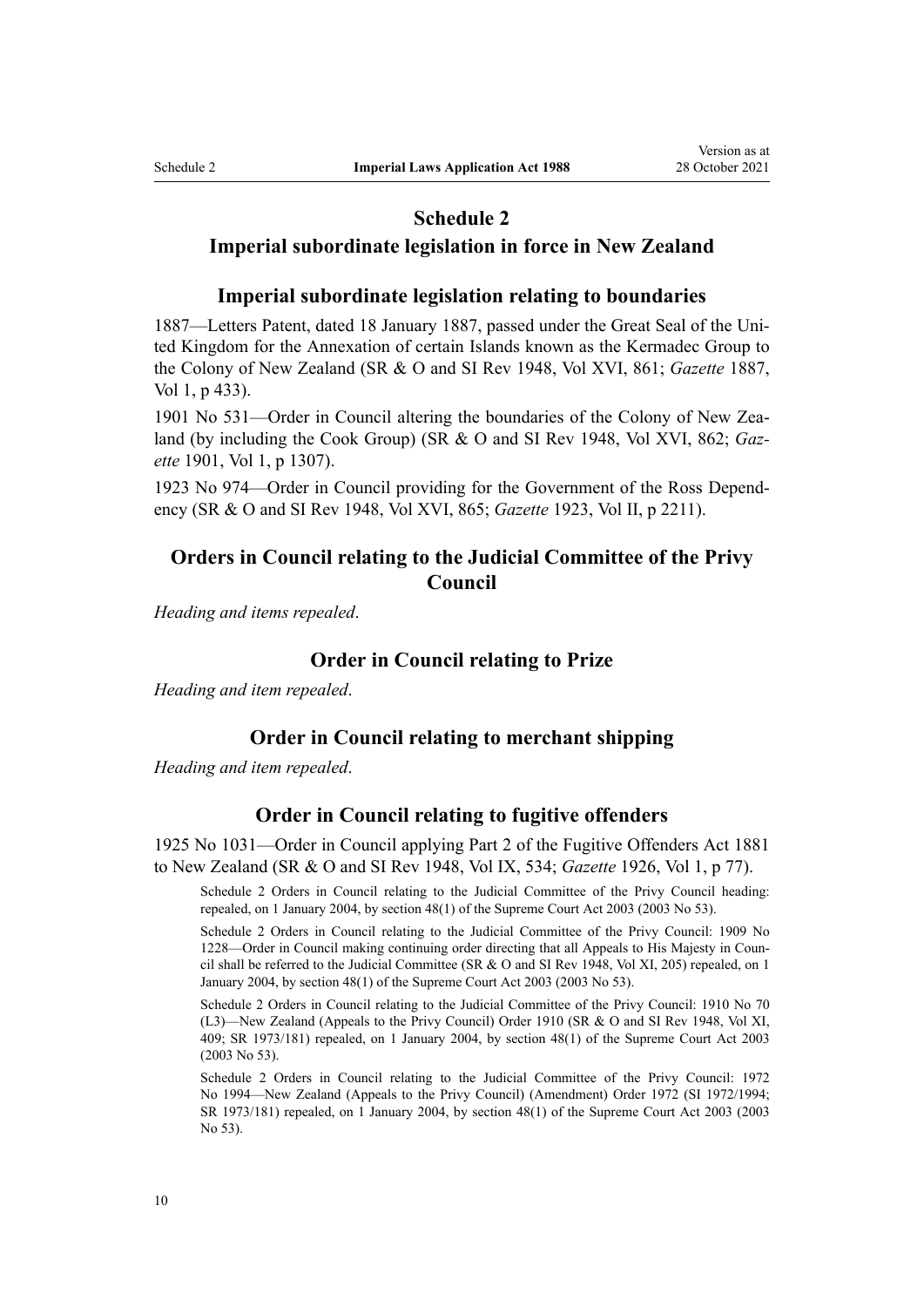Schedule 2 Orders in Council relating to the Judicial Committee of the Privy Council: 1982 No 1676—Judicial Committee (General Appellate Jurisdiction) Rules Order 1982 (SI 1982/1676) repealed, on 1 January 2004, by [section 48\(1\)](http://legislation.govt.nz/pdflink.aspx?id=DLM214522) of the Supreme Court Act 2003 (2003 No 53).

Schedule 2 Order in Council relating to Prize heading: repealed, on 1 January 2004, by [section 48\(1\)](http://legislation.govt.nz/pdflink.aspx?id=DLM214522) of the Supreme Court Act 2003 (2003 No 53).

Schedule 2 Order in Council relating to Prize: 1939 No 1466 (L23)—Prize Court Rules 1939 (SR & O and SI Rev 1948, Vol XVIII, 561) repealed, on 1 January 2004, by [section 48\(1\)](http://legislation.govt.nz/pdflink.aspx?id=DLM214522) of the Supreme Court Act 2003 (2003 No 53).

Schedule 2 Order in Council relating to merchant shipping heading: repealed, on 29 October 1992, by [section 88\(2\)](http://legislation.govt.nz/pdflink.aspx?id=DLM276674) of the Ship Registration Act 1992 (1992 No 89).

Schedule 2 Order in Council relating to merchant shipping: 1946 No 1086—Merchant Shipping (Registration of New Zealand Government Ships) Order 1946 (SR & O and SI Rev 1948, Vol XIV, 78; SR 1946/174) repealed, on 29 October 1992, by [section 88\(2\)](http://legislation.govt.nz/pdflink.aspx?id=DLM276674) of the Ship Registration Act 1992 (1992 No 89).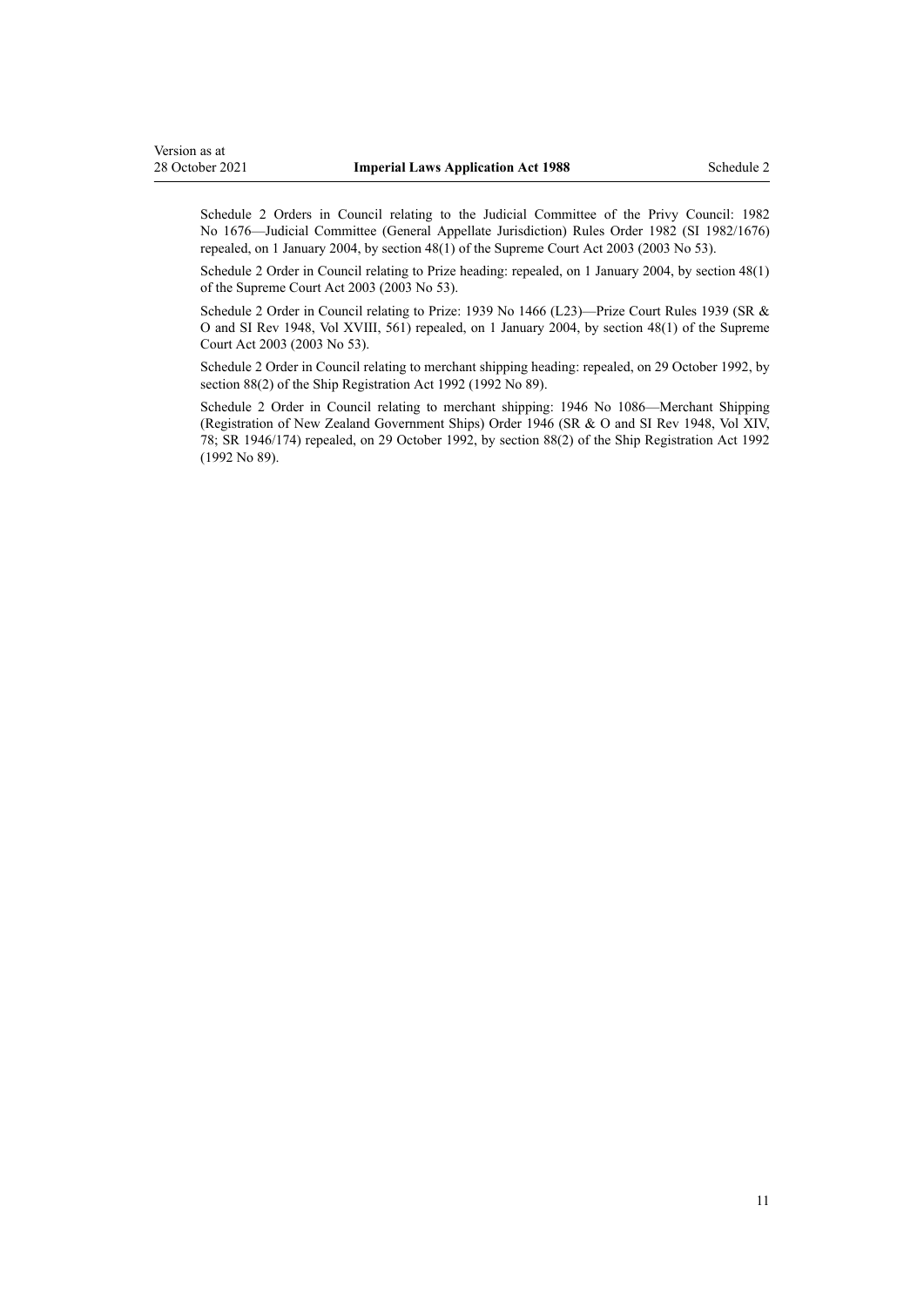# **Wills Act 2007**

|              | Public Act $2007$ No 36       |
|--------------|-------------------------------|
|              | Date of assent 28 August 2007 |
| Commencement | see section 2                 |

#### **1 Title**

This Act is the [Wills Act 2007](http://legislation.govt.nz/pdflink.aspx?id=DLM413272).

### **2 Commencement**

This Act comes into force on 1 November 2007.

# **Part 2 Wills**

### Subpart 4—Transitional and amendment provisions

#### **39 Wills of persons who die before 1 November 2007**

(1), (2) *Amendment(s) incorporated in the Act(s).*

(3) Amendments to the Wills Act 1837 of the United Kingdom Parliament made by the New Zealand Parliament and in force when this Act commences continue to apply to the wills of persons who die before 1 November 2007.